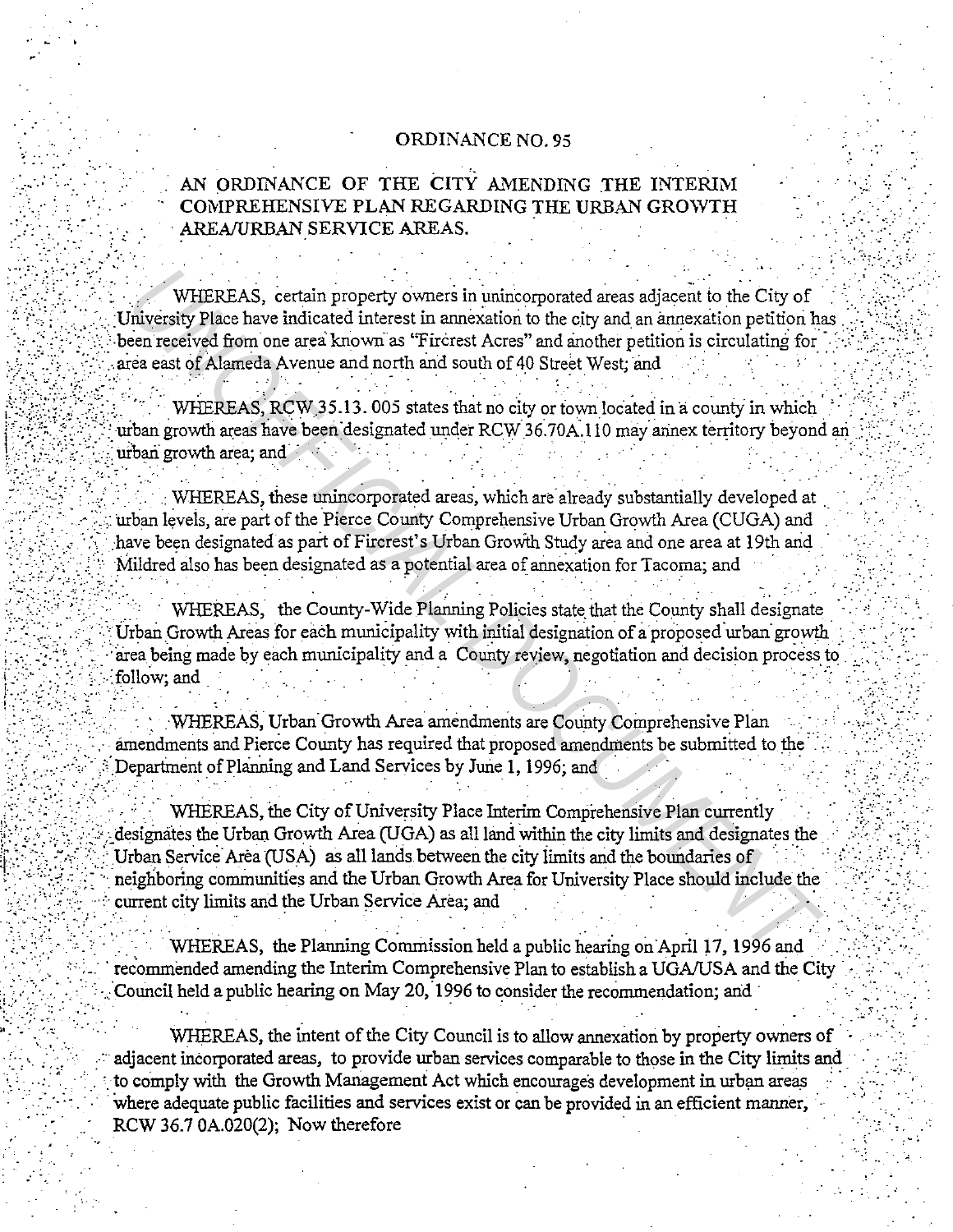THE CITY COUNCIL OF THE CITY OF UNIVERSITY PLACE DO ORDAIN AS FOLLOWS:

Section 1. Urban Growth Areas/Joint Planning Areas Amended. The first paragraph of the Urban Growth Areas/Joint Planning Areas of the Land Use Element of the Interim Comprehensive Plan, page 14 of Exhibit A to Ordinance No. 75 is amended as follows:

## Urban Growth Areas/Joint Planning Areas

The Urban Growth Area/Urban Service Area (UGA/USA) are those areas between the current city limits and the incorporated city limits of adjacent cities, and are areas of potential annexation to the City of University Place. The proposed area is already substantially developed with residential, commercial, and light industrial uses. City land use designations would be comparable to existing County designations and any changes would be discussed with property owners prior to annexation.

Section 2. Annexation Study Areas (ASA) Amended. The description of Annexation Study Areas (ASA) of the Land Use Element of the Interim Comprehensive Plan, beginning on page 16 of Exhibit A to Ordinance No. 75, is amended as follows:

## **Annexation Study Areas (ASA)**

The City will designate certain areas outside the current city limits as potential annexation areas which are unincorporated territory between the city limits of University Place and its neighboring cities.

These are areas to which the city can provide urban level services and further expects to annex within the next five years at the initiation of area property owners or residents. To the extent that the City's ASA overlap the ASA of an adjoining city, the City will enter into a collaborative process with the other city to negotiate a final determination of an ASA. That final resolution should be based on:

Recognition of resident community identification and wishes of the property owners in the area.

- Financial and technical ability to provide municipal services.  $\mathbf{B}$ .
- The creation of logical service boundaries and logical city boundaries,  $\mathbf{C}$ 
	- Recognition of physical boundaries including.
		- bodies of water
		- topographical boundaries - watersheds
		- roadways, and

D.

Е.

Protection of critical resource areas significant to either city.

Section 3. Effective Date. This ordinance shall become effective five days after its publication.